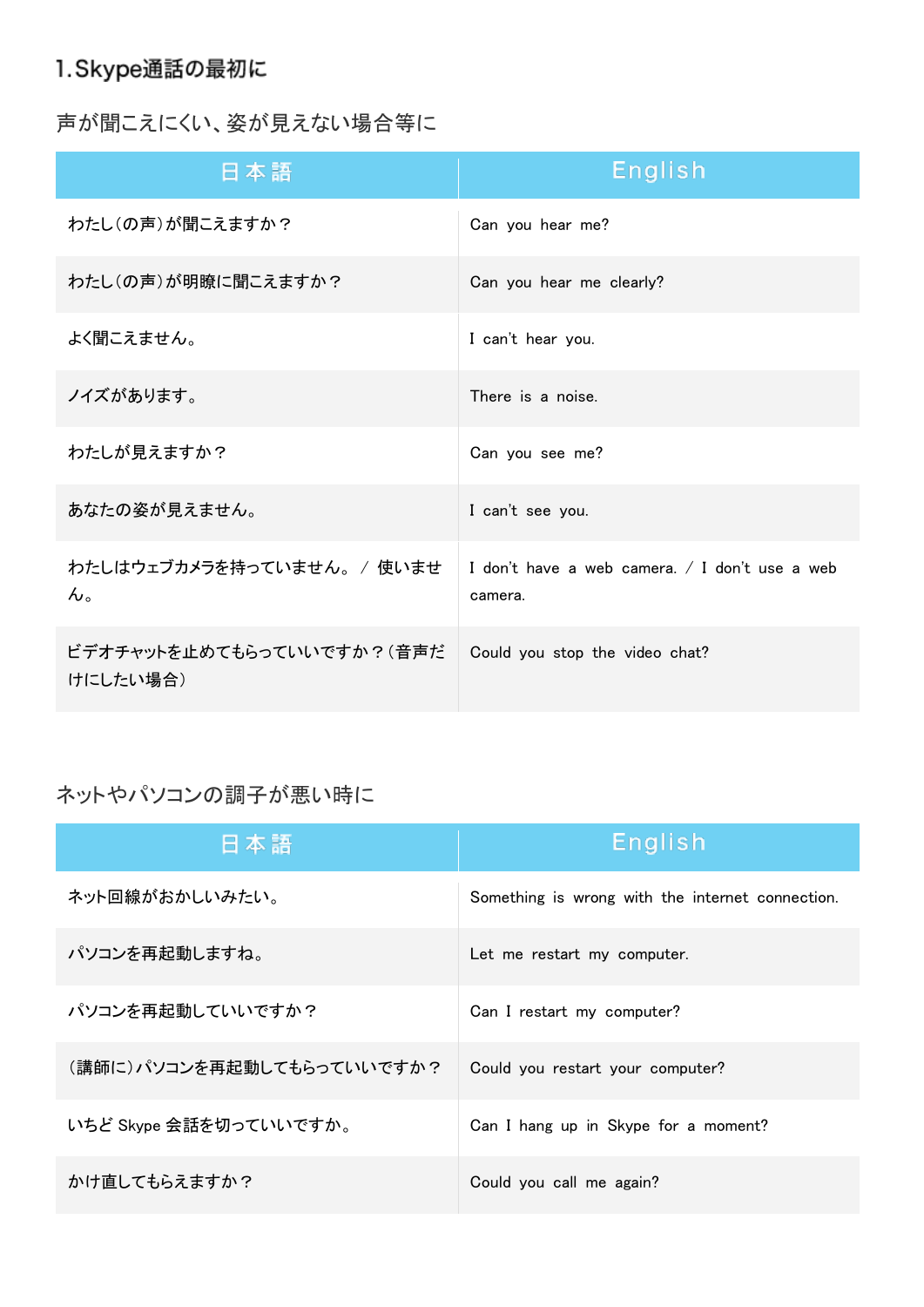# 2. 英語が聞き取れないとき、意味がわからないとき

| 日本語                      | English                                                                                                 |
|--------------------------|---------------------------------------------------------------------------------------------------------|
| ちょっと待って                  | Please wait for a moment.<br>One moment please.                                                         |
| もっとゆっくりお願いします。           | More slowly please.                                                                                     |
| えっ?(聞こえなかった時)            | Pardon? / Sorry?                                                                                        |
| あなたが言った内容が分かりませんでした。     | I can't get you.<br>I can't understand you.<br>I'm sorry, I don't get it.                               |
| もう一度言ってもらえますか?           | Could you please say it (or that) again?<br>I am sorry, come again?<br>I am sorry, could you repeat it? |
| なんて書くのかつづりが知りたいです。       | I want to know the spelling.<br>Could you spell it out?<br>Could you give me the spelling?              |
| チャットボックスに入力してもらえますか?     | Could you type in (the Skype's) chat box / mess<br>age box please?                                      |
| ちがう言い方で言ってもらえますか?        | Could you say it in other way please?                                                                   |
| すみません、わたしはそれをまだ理解していません。 | Sorry, I still missed that.                                                                             |
| すこし考えていいですか?             | Let me think for a while.                                                                               |
| 辞書を引いてもいいですか?            | Can I check it in my dictionary?                                                                        |
| "OOOO"ってなんですか?           | What is "OOOO"?<br>What "OOOO" means?                                                                   |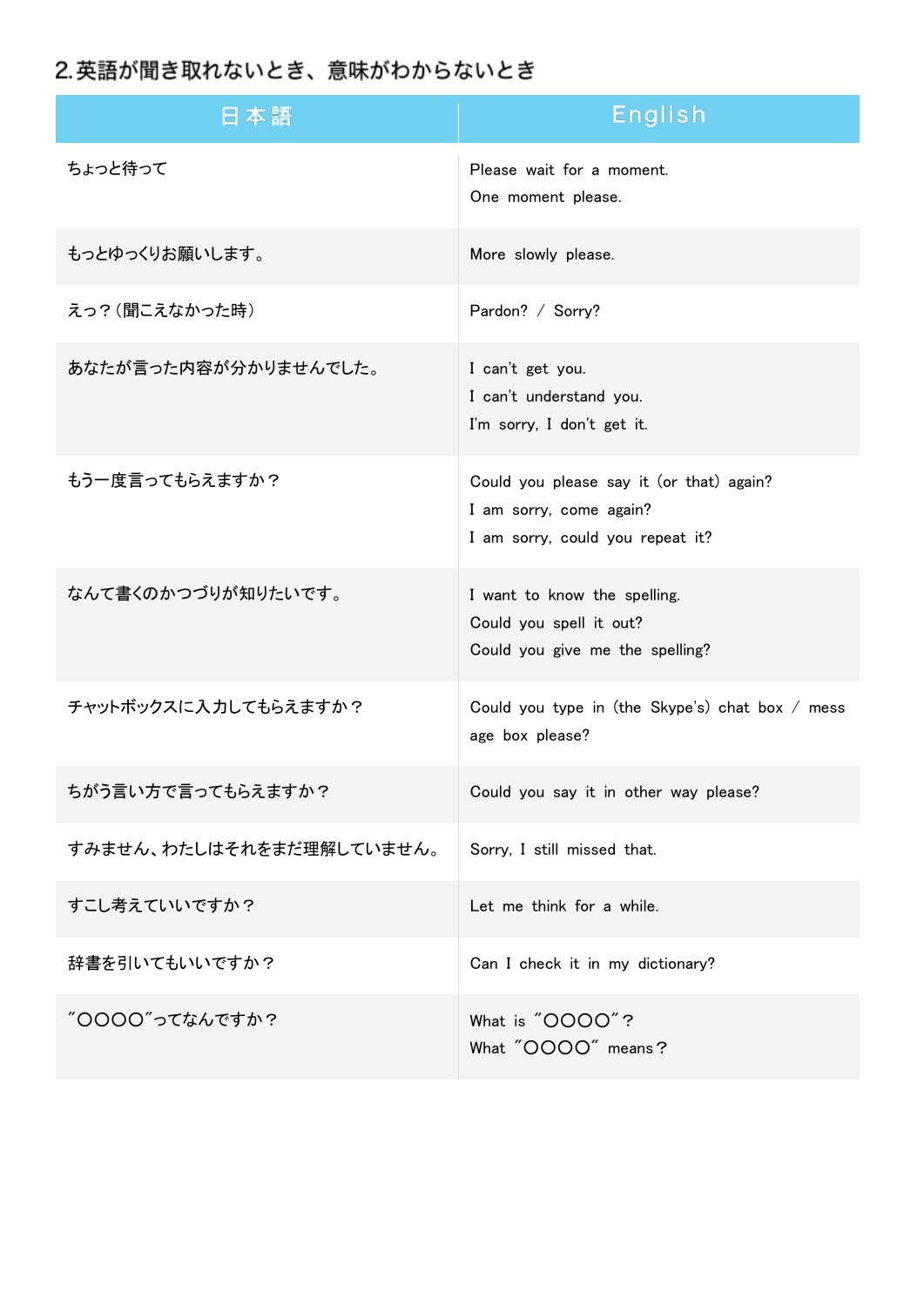# 3. How are you? / How was your day? の答え方

How are you? の答え方

| 日本語             | <b>English</b>                           |
|-----------------|------------------------------------------|
| 元気です、ありがとう。     | I'm fine, thank you.                     |
| 元気です。あなたはどうですか? | I'm good, and you/how about you?         |
| ありがとう、大丈夫です。    | I'm okay, thank you.                     |
| すごく調子がいいです!     | I'm doing very well!<br>I'm doing great! |
| あまり調子が良くありません。  | I'm not feeling well.                    |
| 少し疲れています。       | I'm a little tired.                      |
| すごく疲れています。      | I'm really exhausted.                    |

How was your day? (今日はどうでしたか?) の答え方

| 日本語            | <b>English</b>         |
|----------------|------------------------|
| 今日は調子が良かったです。  | It was good.           |
| 今日は調子が悪かったです。  | It was not good.       |
| 楽しかったです。       | It was fun.            |
| 今日は一日中働いていました。 | I was working all day. |
| 友達に会いました。      | I met my friend.       |
| 買い物に行きました。     | I went shopping.       |
| おいしいものを食べました。  | I ate delicious food.  |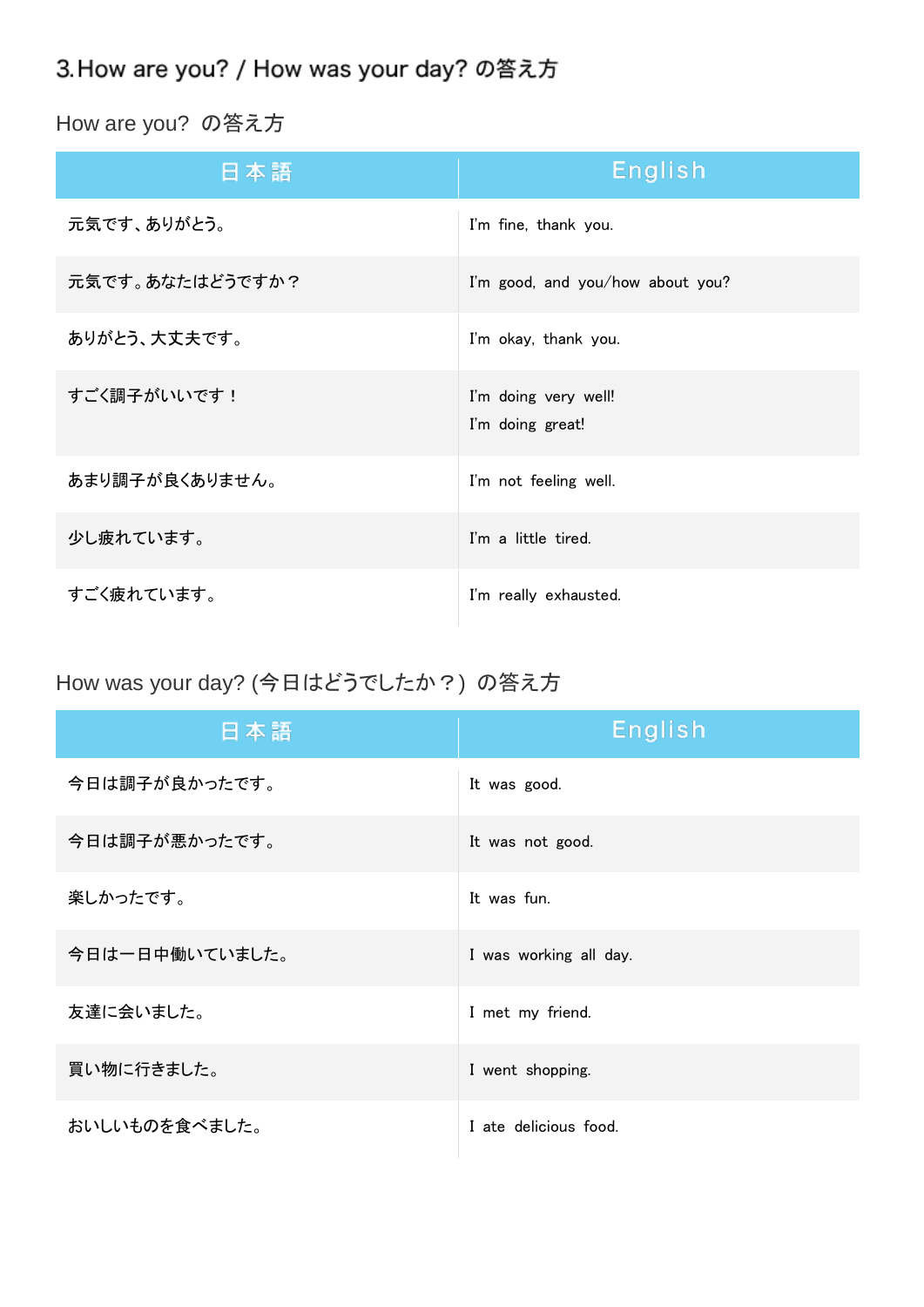# 4. あいづちを打つ、返事をする

同意

| 日本語       | <b>English</b> |
|-----------|----------------|
| わかりました。   | I see.         |
| わかりました!   | I got it!      |
| 私もそう思います。 | I think so.    |
| そのとおりですね。 | You're right.  |
| 全くそのとおり!  | Exactly!       |
| 間違いない!    | Absolutely!    |

### 賞賛、ほめる

| 日本語              | English              |
|------------------|----------------------|
| いいですね。/ よさそうですね。 | Good. / Sounds good. |
| 面白そうですね。(興味深い時)  | Sounds interesting.  |
| 面白そうですね。(楽しそうな時) | Sounds fun.          |
| もちろんです。          | Of course. / Sure.   |
| よかったですね!         | It was good!         |
| すごい!             | Great! / Amazing!    |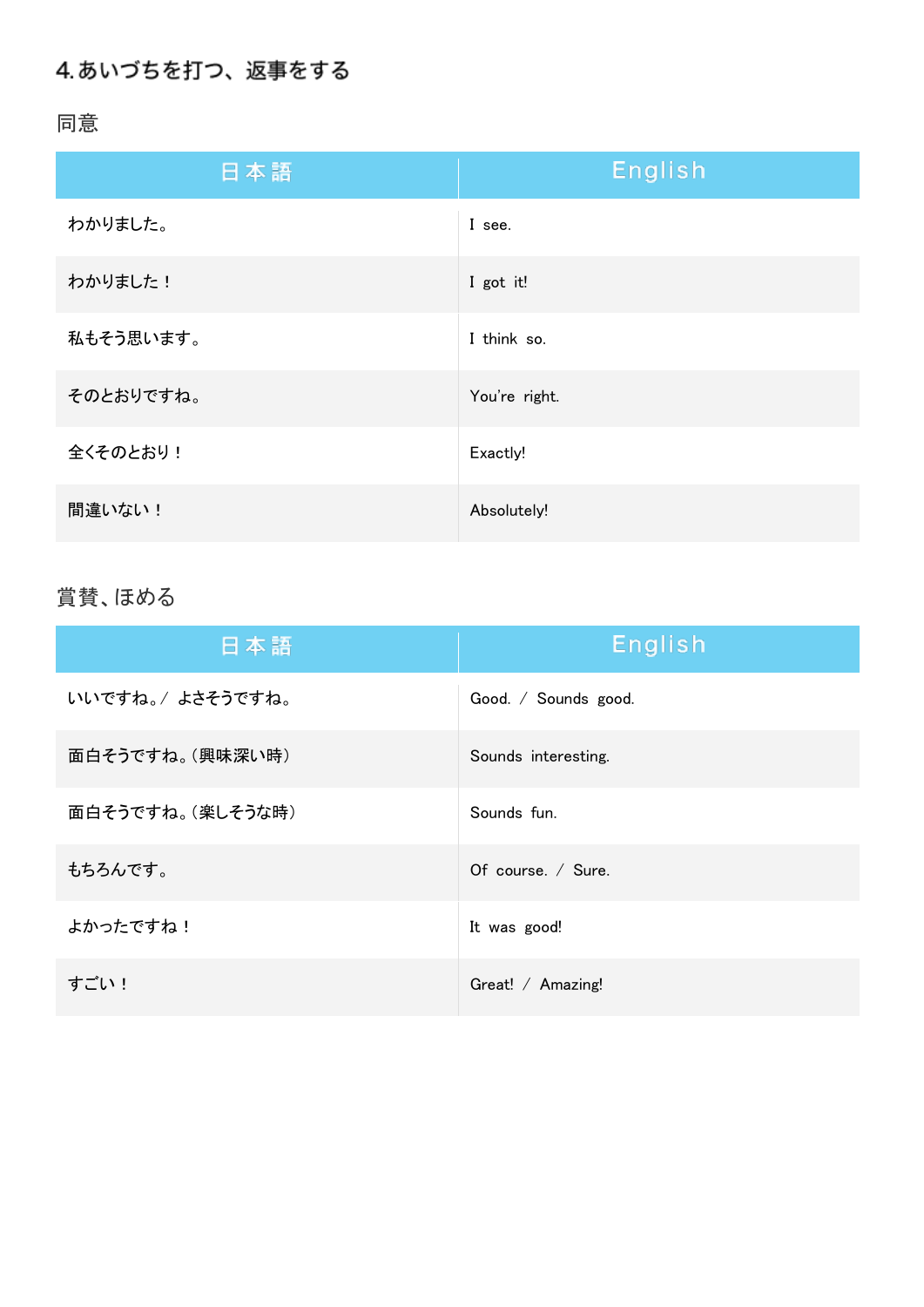### もしかしたら、多分(確信を表す言葉)

| 日本語          | English             |
|--------------|---------------------|
| 多分、十中八九      | Probably. (確信度 80%) |
| もしかしたら、多分    | Maybe. (確信度 60%)    |
| もしかしたら/あるいは。 | Perhaps. (確信度 40%)  |
| ひょっとしたら      | Possibly. (確信度 20%) |

#### その他

| 日本語             | <b>English</b>                |
|-----------------|-------------------------------|
| そうねえ…           | $W$ ell $\cdots$              |
| どう言ったらいいのか…     | How do I say…                 |
| ほんとに?           | Really?                       |
| 大丈夫です           | It's okay.                    |
| それは残念でしたね。      | I'm sorry to hear that.       |
| あらあら!/ええっ!/うわあ。 | Oh my goodness! / Oh my gosh! |

### 5.終わりのあいさつ

### 終わりの時間が近づいた時の講師のセリフ

| 日本語               | English                     |
|-------------------|-----------------------------|
| 時間をつかいはたしてしまいました。 | We are running out of time. |
| もう時間ですね。          | It's already time.          |